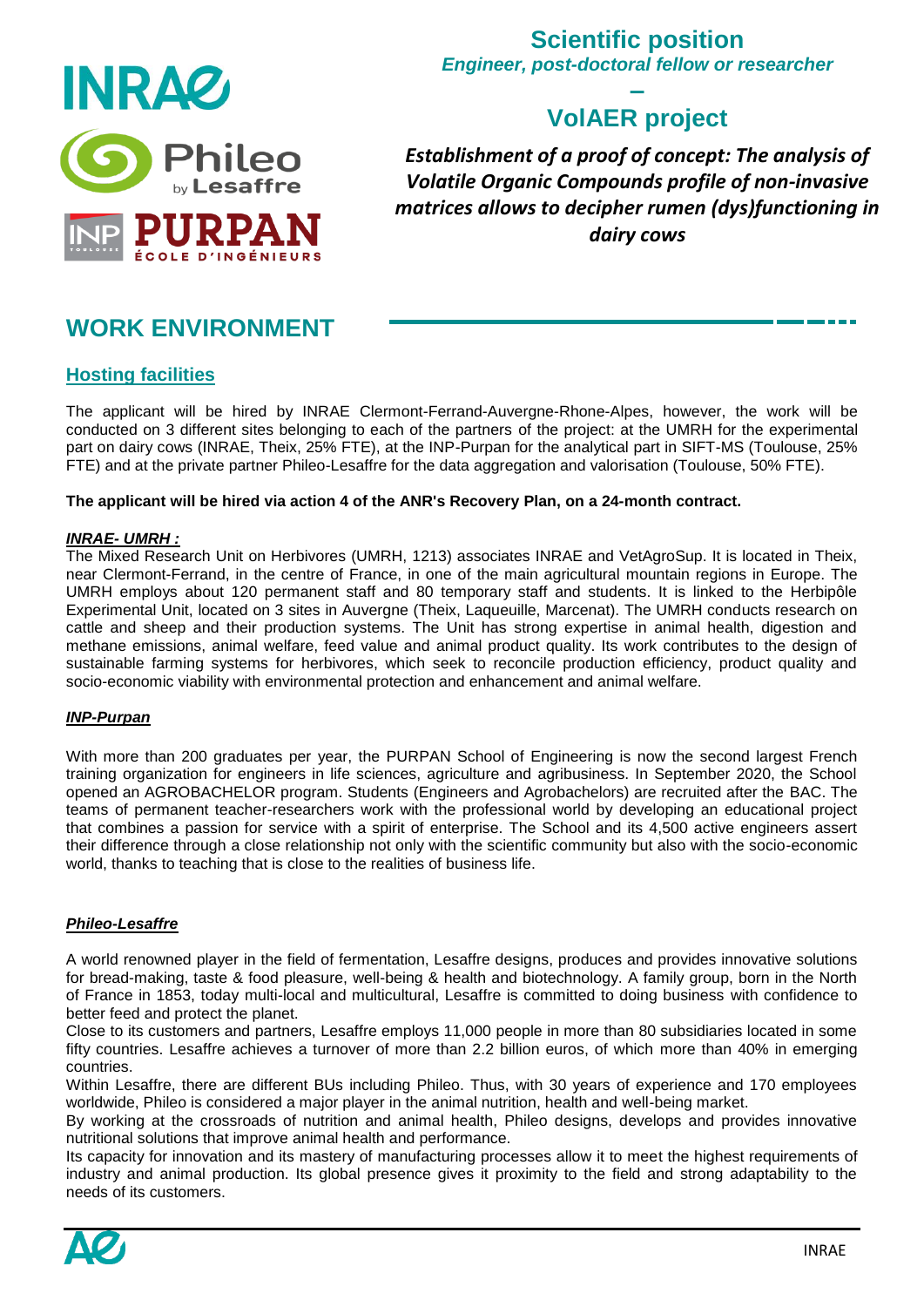#### **Background**

This project is being carried out in the context of the sustainability of breeding systems (social acceptability, economic viability and respect for the environment). The VolAER project aims to demonstrate that Single Ion Flow Tube - Mass Spectrometry (SIFT-MS) analysis of the fingerprint of Volatile Organic Compounds (VOCs) in the air exhaled by ruminants can be a biomarker of interest for monitoring the appearance of ruminal digestion disorders in lactating cows. Thus the VolAER project is well placed in a context of maintaining the health of farm animals, as well as in a context of precision breeding or feeding, since it will involve monitoring the appearance of ruminal disorders on an individual basis, but also in a context of research into alternative methods to the use of experimental animals.

#### **The objectives of the work will be to**

1- to demonstrate that a volatolomic SIFT-MS analysis of ruminant exhaled air can be a non-invasive indicator of rumen health by discriminating between two contrasting dietary situations in terms of energy density: a ration based on forages representing a non-intensive diet *Vs* a ration based on cereals characteristic of an intensive diet. 2- to identify, from among other non-invasive matrices that are easier to collect than exhaled air, the combination(s) of matrices that make it possible to simply discriminate in the field the state of digestive health of animals subjected to the above-mentioned nutritional situations. The four other matrices considered in addition to exhaled air are: faeces, urine, milk and hair (containing sweat).

#### **Work programme**

The applicant will have to manage the whole project in relation with the referents of each of the structures. He/she will have to finalise the design of the animal experimentation and then take charge of the follow-up of the trial to ensure that it runs smoothly in order to meet the objectives set. This part of the project will require the applicant to be located in Clermont-Ferrand throughout the animal experiment (25% FTE) with trips between the experimental site (Theix) and the analytical site (Toulouse) for the methodological development of the analysis of the different matrices in SIFT-MS. Then, the applicant will participate in the SIFT-MS analyses of the matrices envisaged on the ToAST platform of INP-Purpan. Finally, the applicant will have to aggregate all the zootechnical and SIFT-MS data from the experiment to synthesise the results. This part of the work will require the applicant to be located in Toulouse (75% FTE).

This work will be carried out in close interaction with the various researchers involved in the development of this proof of concept in Theix and Toulouse. The applicant will be expected to write one or more scientific publications based on the main results of this work and to make presentations at national and/or international conferences.

- UMRH website: <https://umrh-bioinfo.clermont.inrae.fr/Intranet/web/UMRH>
- INP-Purpan website: <https://www.purpan.fr/recherche/equipes-de-recherche/>
- Phileo-Lesaffre website: <https://phileo-lesaffre.com/fr/>

### **QUALIFICATION & SKILLS REQUIRED**

A high-level scientific background (PhD or engineer) in Animal Science, Veterinary Science, Animal physiology and experience in farmed ruminant zootechnics is recquired as well as a good knowledge of multivariate statistics. A particular sensitivity to analytical chemistry and/or mass spectrometry would be a plus. The applicant should be motivated to be trained in the use and interpretation of SIFT-MS data on the ToAST platform. The applicant must be able to work independently but must be able to work in a collaborative network. Good writing skills in English are also required in order to report the results in the form of a scientific publication. The applicant may be of foreign nationality as long as he/she is fluent in English.